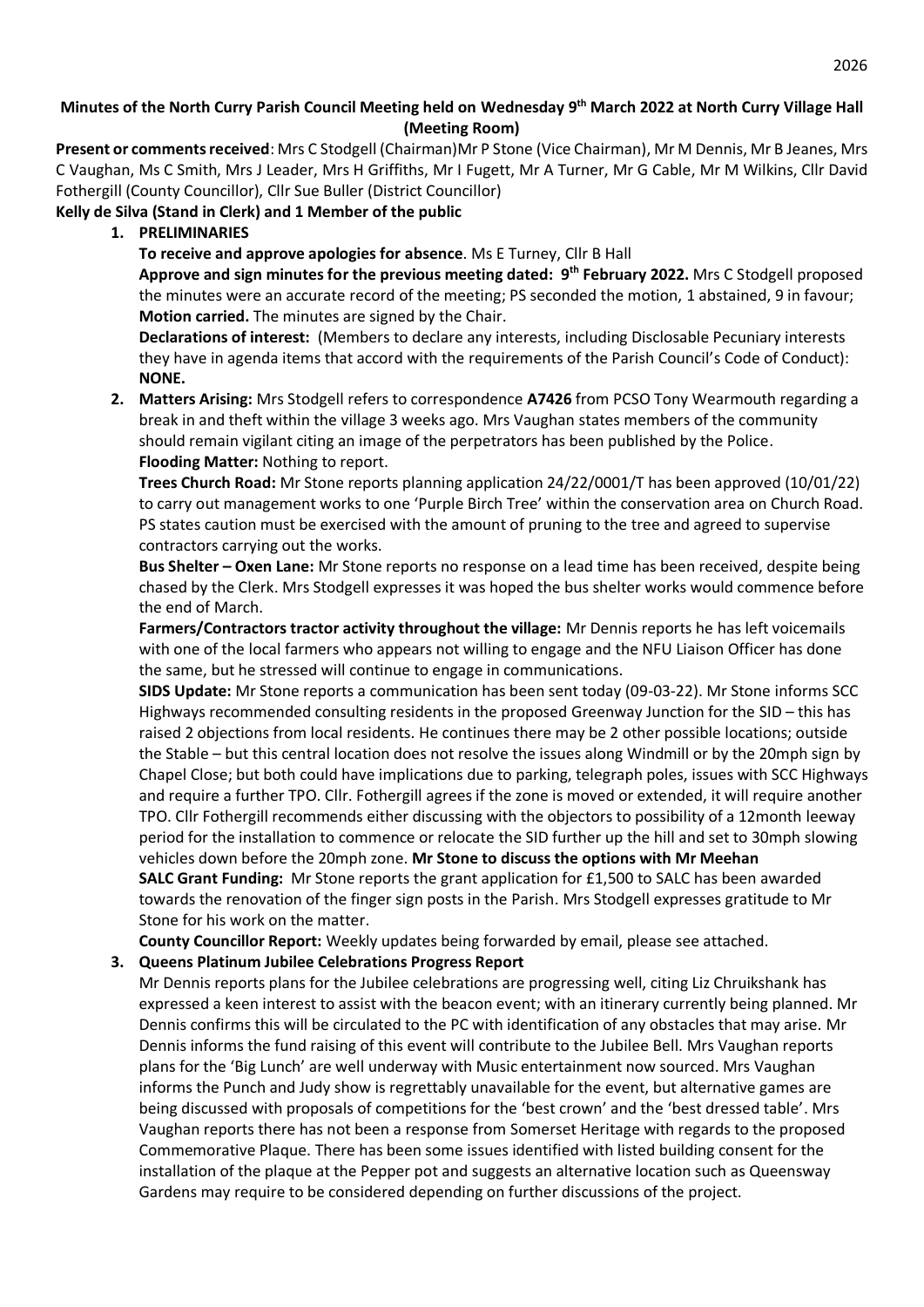- **4. Annual Parish Meeting Preparations for 4th May 2022.** Mrs Stodgell reports it is the first time in 2 years the APM has been able to be held on the historical date of the first Wednesday in May. She requests invitations and report requests are issued in the near future. Reports should be requested from the following village groups – NC School, PCC, Village Hall, Playing Fields committee, NC Football club, NC Cricket Club, and the Church Bells Committee. Mrs Stodgell requests the PCSO's should be invited to introduce themselves to the Parishioners and a talk on the bells will be arranged with a guest speaker. Mrs Stodgell asks if there are any volunteers to provide refreshments for the event. **Mr I Fugett and Mrs J Leader agree to assist with refreshments. Mr M Wilkins agrees to add the event to Social Media.**
- **5. May 2022 Elections Mrs** Stodgell reports she is hoping all will stand for the May 2022 Parish Elections, but also hopes to attract some new members to the Parish Council. Mrs Stodgell informs the nomination forms to stand for election are now available through the Clerk. Cllr Buller reminds the PC nomination forms require to be returned by hand to the Electoral Officer at SWT by 4pm on the 4<sup>th</sup> of April 2022.
- **6. Allotment Agreements and Rent** Mr Jeanes reports a working agreement has been circulated to the members of the PC via email proposing a possible new contract for allotment tenants 2023. Mr Jeanes informs all existing allotment holders should be required to sign a new agreement for a tenancy of 10 years with rent to be paid annually. Mr Jeanes asks the PC if a deposit should be requested from holders to ensure allotments are returned to the PC in the good condition they are provided. **Mr Jeanes proposes a deposit of £25 is requested to ensure allotments are returned to the PC in good condition, Mrs Stodgell seconds the motion; all were in favour. Motion Carried.** Mrs Vaughan questions how 'good condition' will be defined. Mr A Turner agrees citing a maintenance issue may be as a result of personal circumstances or ill health. Mrs Stodgell responds in these circumstances common sense should be applied. Mr Turner asks how the deposits will be accounted for and if they will require a separate account. Mrs Stodgell responds it should be adequate financial control to have them retained in the PC account but accounted and recorded separately. Mrs Leader requests that within the agreement a stipulation on greenhouses are included. Mrs Leader questions the use of some allotments citing they are fenced, immaculate but have an appearance more like private gardens than a working allotment. Mrs Stodgell responds the agreement cites usage of the allotments is for the primary purpose of growing food with a few flowers only acceptable. Mrs Stodgell reports a request has been submitted for a bench at the allotments, this has been declined as providing your own personal folding chair should be sufficient if a break whilst on the allotment is required. Mrs Leader enquires about the use of larger arch structures that could be used instead of canes and whether these should be permitted. Mr Jeanes responds any structures must be removable on departure of the land. Mr Jeanes advises the allotments should be allocated to tenants that reside within the village although this should not be imposed on a current holder of an allotment who have held the plot for a considerable amount of time. Mr Jeanes asks members of the PC if there is any other best practice items that should be included within the new agreement. Mrs Stodgell requests members of the PC send any queries ahead of the next meeting with the item added to the next agenda for further discussion and approval. **Members of the PC to inform Mr Jeanes of any amendments to consider, Clerk to add the item to the next agenda.** Mr Jeanes informs that current rents are sufficient to cover costs and provision of water. **Mr Jeanes proposes allotments retain the existing contract and rents are kept at the current rate, Mr Dennis seconds the motion; all were in favour. Motion Carried.**

Mr Jeanes reports the tap box at the smaller allotments is beginning to crumble citing it is repairable, but it is not durable long-term. Mr Jeanes requests the PC consider the installation of a dip tank similar to larger allotments. Mr Turner suggests current tenants should be consulted on the matter. Ms Smith states this would deter usage of hosepipes which is not permitted. **Mr Jeanes proposes the 4 tenants of the allotments are consulted over the replacement of the tap box with a dip tank explaining the situation, water regulations and comparison to the larger allotment's usage of a dip tank. Mr Stone seconds the motion; 1 against; 9 in favour. Motion Carried. Mrs Leader to acquire the contact for the 4 allotment holders to conduct the consultation.**

**7. Purchase of Additional 20mph Bin Signs.** Mr Stone reports there have been requests from Parishioners for the PC to supply further 20 & 30 mph bin stickers. Mr Stone reports he still has a supply of the 30mph stickers. Mrs Stodgell requested a supply of some 40mph stickers for the parishioners in Wrantage. Mr Stone informs the cost approximately £30 for 18 stickers. Mr G Cable questions this use of precept citing bins are usually kept off the road for 3 weeks in between collections. Mr Fugett agrees citing it seems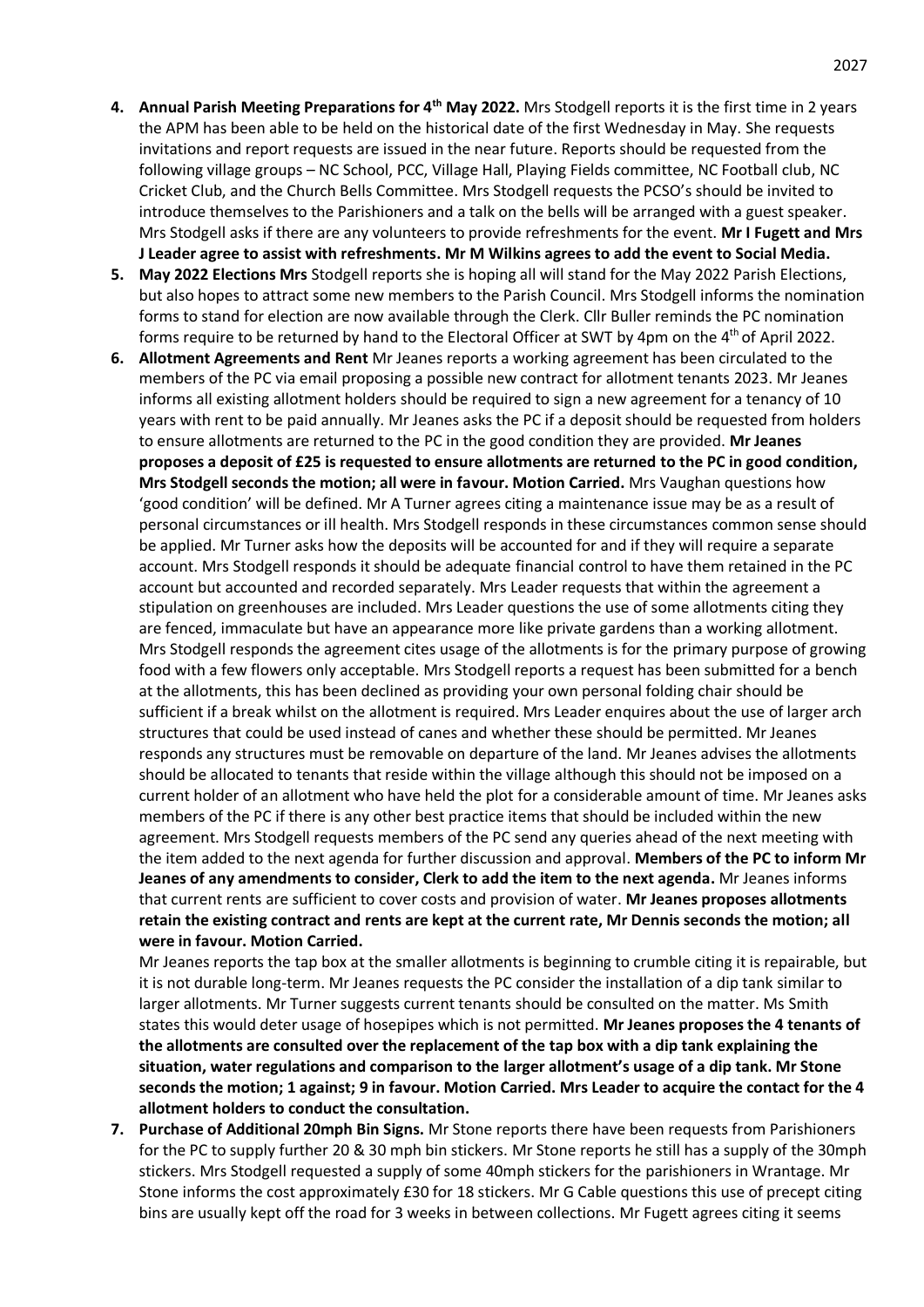like a considerable investment to be visible once every 3 weeks. Mrs Leader recommends estimating the number of properties requiring stickers and purchase 80%. **Mr Stone proposes purchasing £60 of 20mph stickers and £20 of 30mph not exceeding a cost of £100 for distribution to residents requesting them. Mrs Stodgell seconds the motion; 3 against; 7 in favour. Motion Carried.**

- **8. Spring Litter Pick Mr Jeanes proposes holding the Spring Litter Pick on Saturday 9 th April, Mrs Vaughan seconds the motion; all were in favour. Motion Carried.** Mr Stone requests that Lillesdon is included as there is an increasing amount of litter in this area.
- **9. Village Grass Cutting Applications** Mrs Stodgell informs 3 contractors for the grass cutting have been contacted with one declining and only one responding with a quote of £70 per cut (average of 14 cuts required per year). Mr Jeanes informs he is currently charging £30, and states one quote is insufficient to make a decision on awarding the contract. Mr Turner recommends contacting the contractors used by the playing fields and John Attwood. Mr Jeanes agrees to do a final cut at an hourly rate whilst a contractor is sourced. Mr Dennis informs he may have some suggestions and will email the Clerk the details. **Mr Dennis to email Clerk possible contractor details. Clerk to contact Playing Fields contractor and John Attwood for a quote. Clerk to add the item to the next agenda**
- **10. Discuss and Approve Dog bin Quote 2022/23** Mr Jeanes reports currently the cost for the SWT invoice (included in item 11 for authorisation) is; 4 x dog bins emptied weekly at £6.00 per unit = £1,248.00 + VAT £249.60 = £1,497.60. He reports the quote obtained by the Clerk for the 2022/23 financial year would be; 4 x dog bins emptied weekly at £6.66 per unit = £1385.28 + VAT £277.06 = £1,662.34 an increase of 10%. Ms Smith states the bins were installed as a long-term arrangement with emptying costs being unavoidable. Mr Fugett cites a 10% increase considering the rises in fuel costs for the service is not a great deal. **Mr Jeanes proposes accepting the quote from SWT of £6.66 per unit, per week to empty the dog bins. Ms Smith seconds the motion; all were in favour.** Mr Dennis would like to remind people of the importance of picking up after their dog after Toxocariasis has led to 7 lambs on his farm being still born; which is a very distressing situation.

## *Councillor Fothergill, Councillor Buller and one member of the public leave*

**11. Finance Monthly Bank Report** Mr Jeanes reports on the bank reconciliation with amendments made for the following payments; £500.00 Grant for North Curry Sports Club, £225.00 Grant for Greenway. -£11.39 – IT clerk refunded an overpayment for the Zoom payment, £40.00 Sign for Lockyers Field footpath signs and £36.00 CPRE subscription. **Mr Jeanes proposes the report is a true record, Mrs Vaughan Seconds the motion; all were in favour Payment List**

|                                                         | <b>Cheque</b> |              |            |
|---------------------------------------------------------|---------------|--------------|------------|
| <b>Monthly Payment List - March 2022</b>                | No.           | <b>Total</b> | <b>VAT</b> |
| Clerk-Maria Perry - March 2022                          | <b>BACS</b>   | 647.28       | 0.00       |
| PlusNet (bill not issued as yet)                        | DD.           | 20.00        | 0.00       |
| Service Charge                                          | SO.           | 104.75       | 0.00       |
| IONOS monthly Hi Drive Storage fee                      | DD            | 3.00         | 0.60       |
| Water2business QSGarden 28/08/21-17/02/2022             | DD            | 14.41        | 0.00       |
| Water2business Greenway 02/09/21-21/02/2022             | DD            | 24.64        | 0.00       |
| Water2business Loscombe 02/09/21-17/02/2022             | DD.           | 13.28        | 0.00       |
| North Curry Village Hall - Hire 09/02 Invoice 3625      | <b>BACS</b>   | 14.21        | 0.00       |
| SW&T Invoice 63793239 Dog bin Collection for the period |               |              |            |
| 2021/22                                                 | <b>BACS</b>   | 1248.00      | 249.60     |

An enquiry was raised why the Village hall is listed as a DD payment rather than BACS. Mrs Stodgell informs this is a clerical error that will be amended. Mr Jeanes informs there is a payment of £12 for the Clerks Councils Direct Subscription to be included. Mr Jeanes notifies the PC of the £500 upcoming expenditure that has been agreed previously for the transferral of the Loscombe Footpath. **Mr Jeanes proposes all payments are made; Mrs Stodgell seconds the motion; all in favour. Motion Carried.**

## **12. Correspondences**

**A7248 Heritage List Project –** Identifying Local noteworthy buildings. Mrs C Smith suggests the Pepper pot and War memorial could be included. **All agree for the Clerk to respond.**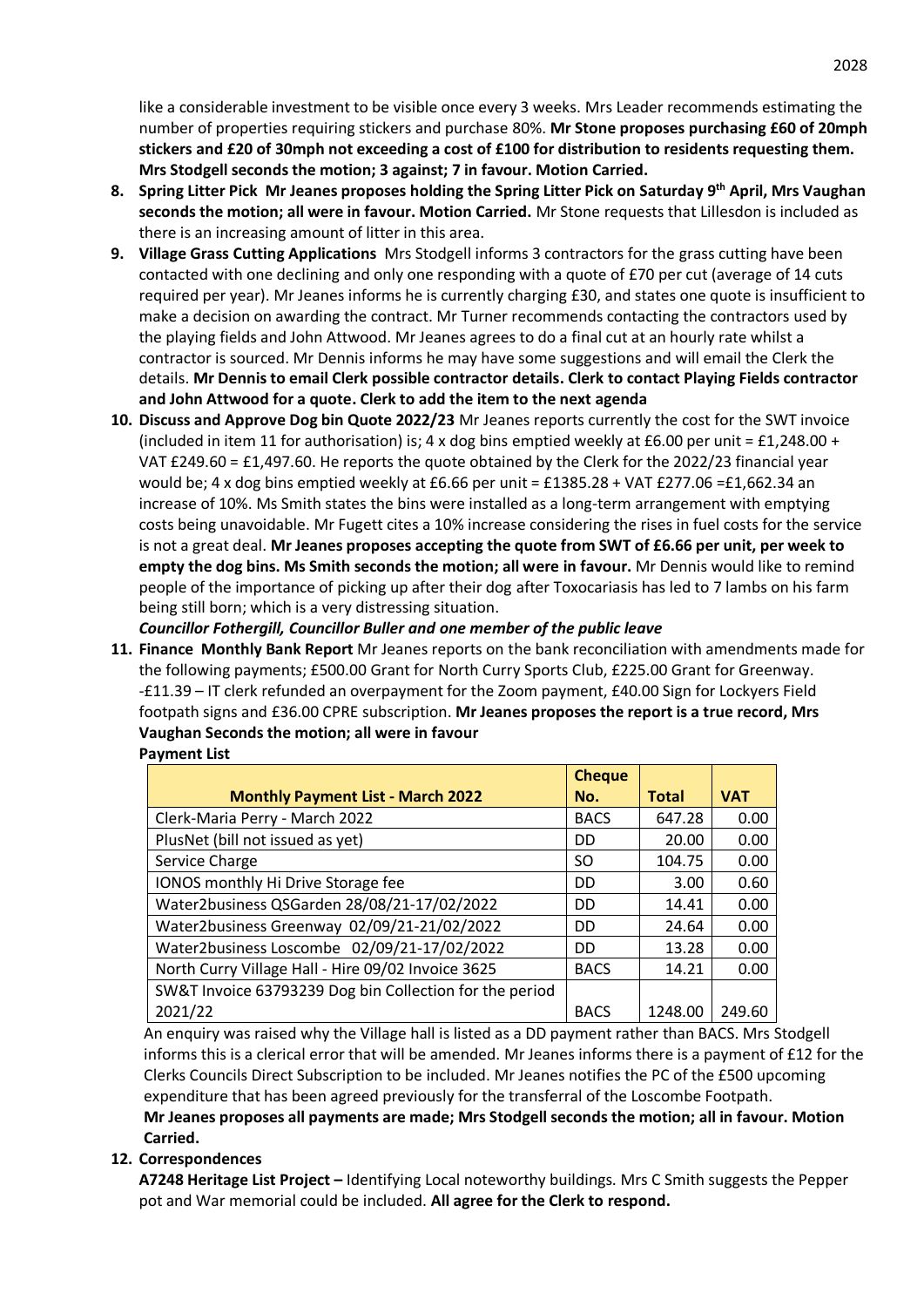**A7249 Road Closures** – A358 16<sup>th</sup> March – 1<sup>st</sup> April – Night road Closures Knapp Road 21<sup>st</sup> March for 3 days

**A7250 Outreach -** Proposal to bring a bus to NC that provides training and job search information. Mrs Stodgell asks if there would be a requirement for this in the village. Ms Smith suggests publicising it in the Pink Sheet to gauge interest. **Clerk to check availability of the Village Hall Car Park for a proposed date.**

**A7251 Mrs A Finn** has reported a blockage on the Drove at Helland – Green Lane. Mr Stone responds this is a disputed Right of Way, although the blockage is disappointing, he is unsure of the legal position. **Mr Stone to contact SCC Rights of Way** Mr Stone reports the gates at Knapp are blocked. Although there is a horse gate, it is situated next to a ditch and could be dangerous for riders using it. Mr Stone suggests a remedial solution could be to install a fence between the gate and the ditch. Mr Fugett asks if a third post could be installed with the gates closed when moving cattle and open for the rest of the time. **Mr Stone to suggest installing a third post to SCC Rights of Way Mrs Stodgell to write to reply to Mrs A Finn.** Mr Dennis notes that as the droves have no ownership, blockages and access can be difficult to enforce. Mr Stone enquires about the proposed footpath map installation by The North Curry Society. Mrs Stodgell responds all information about the proposal has been circulated. North Curry would like to install a new footpath map to commemorate the Platinum Jubilee and have been liaising with Mr Stone. Mrs Stodgell informs the map would be consistent with the one installed at the Community Woodland. Mr Fugett suggests the path by the Church could be considered as a suitable location. **Mr Stone to liaise with the society to ascertain the proposed sizing and request it is in keeping with the existing appearance of maps currently in the village.**

**13. Committee/Delegate Reports (Please send written reports prior to the meeting and these will be included within the minutes)**

**Footpaths –** Mr Stone reports he has met with the newly appointed Rights of Way Officer, Sarah Cresswell. They have highlighted several issues that require addressing including the bridge at Newport that the RoW Officer is attempting to remedy as well as issues at Rodwell Lane.

**Tree Warden –** Mr Stone reports the dead elms have been cleared that came down in the recent severe winds. Mrs Vaughan enquires if there has been a response from SCC Highways regarding the email sent by the Clerk informing them of the debris from the pollarded trees. Mrs Stodgell informs there has been no response. Mr Fugett informs the debris from the pollarded trees by the church have been cleared, but further up the road the debris is unacceptable; citing it is worse than the felled trees. **Clerk to contact SCC Highways to chase removal of the debris.**

**Allotments –** Included in agenda item 6

**North Curry Sports –** Mr Stone reports the new roller is working well, but the triple mower is in need of replacing. It is hoped the sports club can fund this themselves. Mr Stone reports he has recently attended one of their committee meetings and was pleasantly surprised at the size of the committee. Mr Stone has discussed with a couple of members about joining other groups in the village to provide 'new blood' and enthusiasm. They have agreed to encourage other individuals to consider joining some of the other village groups.

**Wildlife Group –** Mr Stone reports that Stoke St Gregory have set up an environment group that appear to be quite active and wonders whether a similar initiative could be implemented in NC – although it is very early days for this approach.

Facebook – For the period – 8<sup>th</sup> February to 8<sup>th</sup> March Page Followers – 299, previously 296, Page Likes – 255, previously 253 – continued gradual increase (I misreported followers in Feb as 306, when it should have been 296). 25 posts this period. There were also an additional **890** who looked at posts from the previous period, including 300 who looked at the Stoke Rd roadworks – taking the total to almost 2000 for that post alone We had 3,235 people reached at an average of 130 per post and 287 engagements. Again, by far the most popular posts were for roadworks, this time on Knapp Rd and Meare Green Lane.

## **14. Publicity Inputs**

Outreach Bus Visit – if a date can be arranged as soon as possible Dog Mess and Toxocariasis dangers to livestock

Mrs Vaughan recommends including information of the cost of maintaining the dog bins (Item 10) reiterating where the bins are located and that the cost of this provision is paid by the taxpayer's precept.